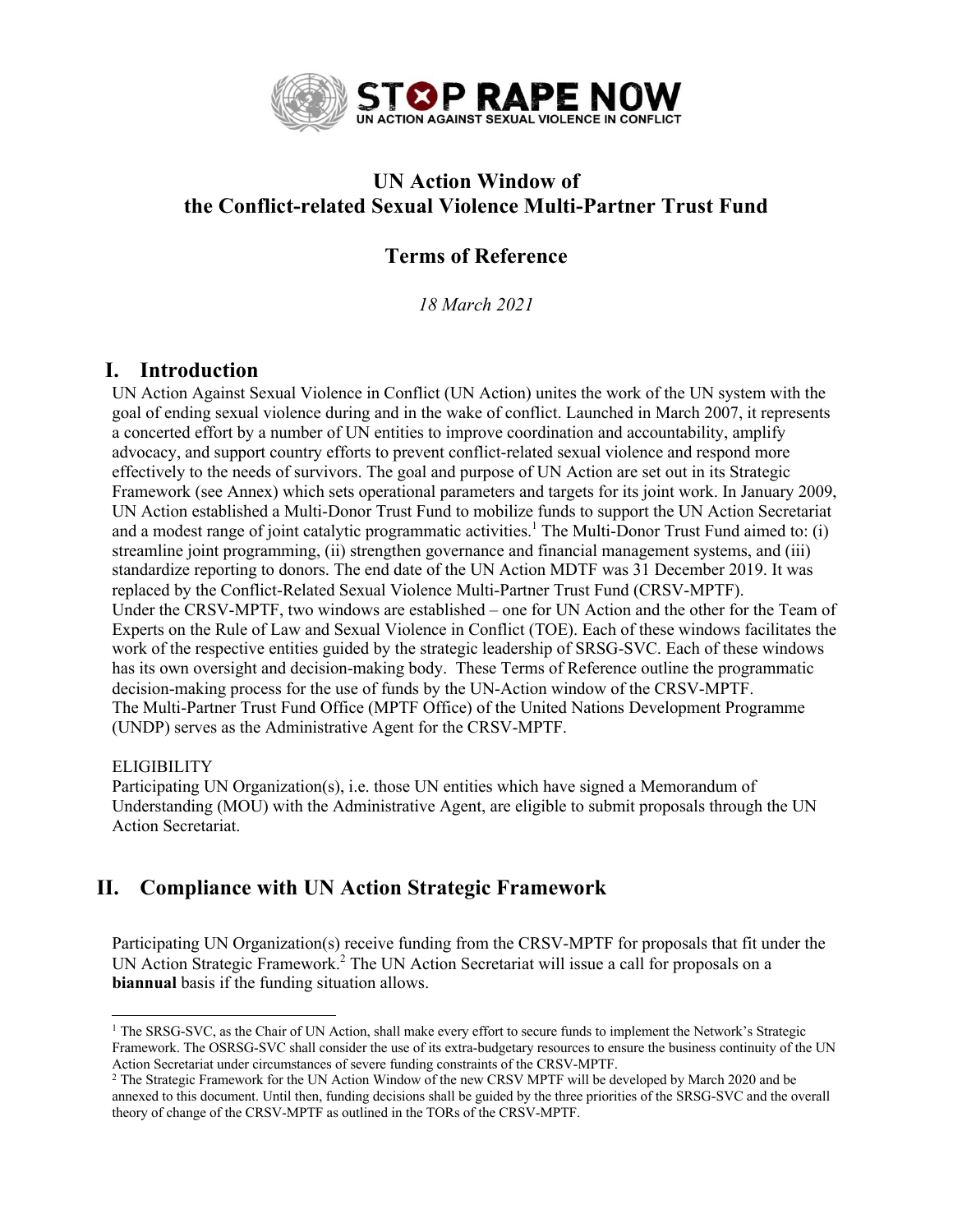

### SELECTION CRITERIA

Proposals for CRSV-MPTF's UN Action window will be considered based on the following criteria:

- a) The extent to which the goals and objectives of the proposal contribute to the implementation of the UN Action Strategic Framework;
- b) The extent to which the project fits within the larger context of UN CRSV prevention and response at the global or country level and, as relevant, supports ongoing UN country-level programming on CRSV including the comprehensive implementation of a Joint Communiqué on addressing CRSV and other relevant political commitments where such documents exist, and creates links to other country-strategies and plans, as relevant;
- c) The extent to which the proposal is based on a joint analysis of gaps and reflects joint planning, or programming by UN entities including through the GBV sub-cluster/sector;
- d) The extent to which the project proposal includes a risk analysis and is in line with the GBV Guiding Principles, in particular the principles of "do no harm" and a victim/survivor-centered approach;
- e) Institutional capacity of the organization(s) to implement the project/programmes;
- f) Inclusion of a results framework and commitment and plan for monitoring the project's impact;
- g) Sustainability of results and the inclusion of a sustainability plan;
- h) Clear description of budget requirements and link to achieving results;
- i) Minimum budget of \$100,000 per Participating UN Organization;
- j) Implementation period of no more than two years, with the possibility to reapply for an extension and additional budget when the proposal concerns a comprehensive joint country programme on CRSV.

Additional requirements will be described in the Operational Guidance note of the Resource Management Committee.

### **III. Governance structure of the UN Action Window of the CRSV-MPTF**

The **UN Action Steering Committee** provides overall leadership and sets strategic direction for the UN Action network. The Steering Committee comprises Principals (or his/her designate) from each of its member UN entities and is headed by the Special Representative of the Secretary General on Sexual Violence in Conflict (SRSG SVC).<sup>3</sup>

The **UN Action Focal Points** from each of the UN Action member entities develop the multi-year Strategic Framework for endorsement by the Steering Committee. UN Action Focal Points meet regularly as an executive sub-group of the Steering Committee.<sup>4</sup> The UN Action Secretariat is responsible for coordinating the work of the UN Action network.<sup>5</sup>

The UN Action Steering Committee has established a **Resource Management Committee (RMC),** a sub-committee of the UN Action Focal Points, to take resource allocation decisions for the UN Action window of the CRSV fund. The RMC is comprised of five UN Action Focal Points, one of whom will serve as the Chairperson, nominated every year by the broader group of UN Action Focal Points and endorsed by the UN Action Steering Committee Chairperson.<sup>6</sup>

<sup>&</sup>lt;sup>3</sup> TORs of the UN Action Steering Committee can be found in the Annex

<sup>4</sup> TORs of the UN Action Focal Points can be found in the Annex

<sup>5</sup> TORs of the UN Action Secretariat can be found in the Annex

<sup>6</sup> The Operational Guidance Note for the Resource Management Committee can be found in the Annex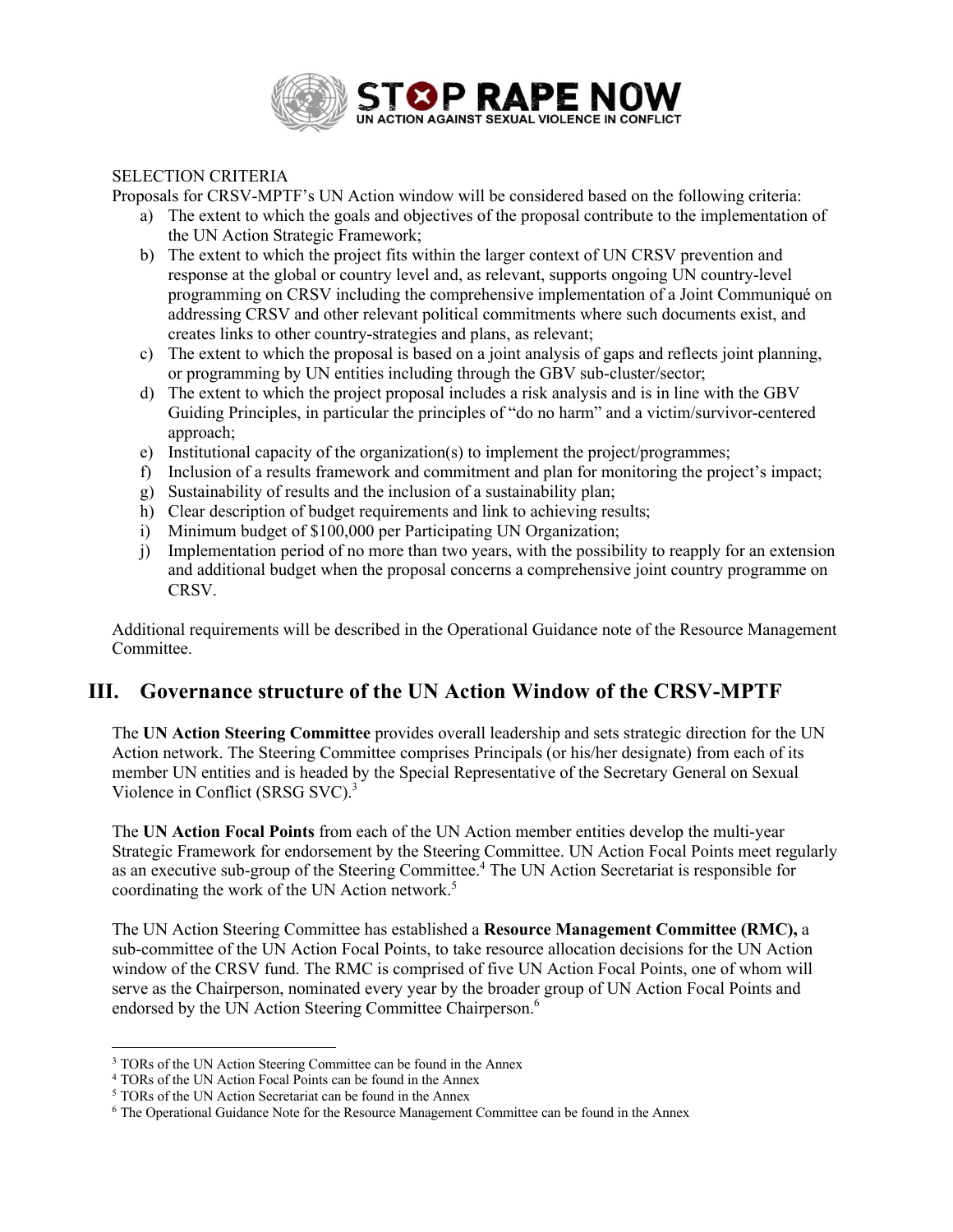

The Multi-Partner Trust Fund Office (MPTF Office) of UNDP shall serve as the **Administrative Agent** of the CRSV-MPTF. UNDP's accountability as the Administrative Agent is set out in the policy "UNDP's Accountability when acting as Administrative Agent in MPTFs and/or UN Joint Programmes using the pass-through fund management modality." (see link: www.mptf.undp.org)

# **IV. Roles and Responsibilities**

**Administrative Agent:** The roles and responsibilities of the MPTF Office in UNDP are described in the Terms of Reference of the CRSV-MPTF,

### **Participating UN Organization(s):**

Participating UN Organization(s) shall assume full programmatic and financial accountability for the funds transferred to them by the Administrative Agent and will undertake the following activities:

- Submit proposals to the UN Action Secretariat for consideration by the RMC,
- Design, implement and oversee projects/programmes financed by the CRSV-MPTF;
- Establish a separate ledger account for the receipt and administration of the funds disbursed to it by the Administrative Agent.

For each project/programme approved for funding from the CRSV-MPTF, Participating UN Organizations will be required to provide the following to the UN Action Secretariat:

- Annual narrative progress reports, to be provided no later than three months (31 March) after the end of the calendar year;
- Quarterly oral or written project updates;
- Final narrative reports, after the completion of the activities in the approved project document, including the final year of the activities - to be provided no later than three months after the operational closure of the activities in the approved project document. The final report will give a summary of results and achievements against the goals and objectives of the proposal.

Participating UN Organizations will be required to provide the following statements and reports to the Administrative Agent:

- Annual financial statements and reports as of 31 December with respect to the funds disbursed to it from the CRSV-MPTF Account, to be provided no later than four months (30 April) after the end of the calendar year;
- Certified final financial statements and final financial reports after completion of the activities in the approved project document, including the final year of the activities in the approved project to be provided no later than five months (31 May) after the end of the calendar year in which the financial closure of the activities in the approved project document occurred.

Indirect costs of the Participating UN Organizations recovered through programme support costs will be 7%. In accordance with the UN General Assembly resolution 62/208 (2007 Triennial Comprehensive Policy Review principle of full cost recovery), all other costs incurred by each Participating UN Organization in carrying out the activities for which it is responsible under the CRSV-MPTF will be recovered as direct costs.